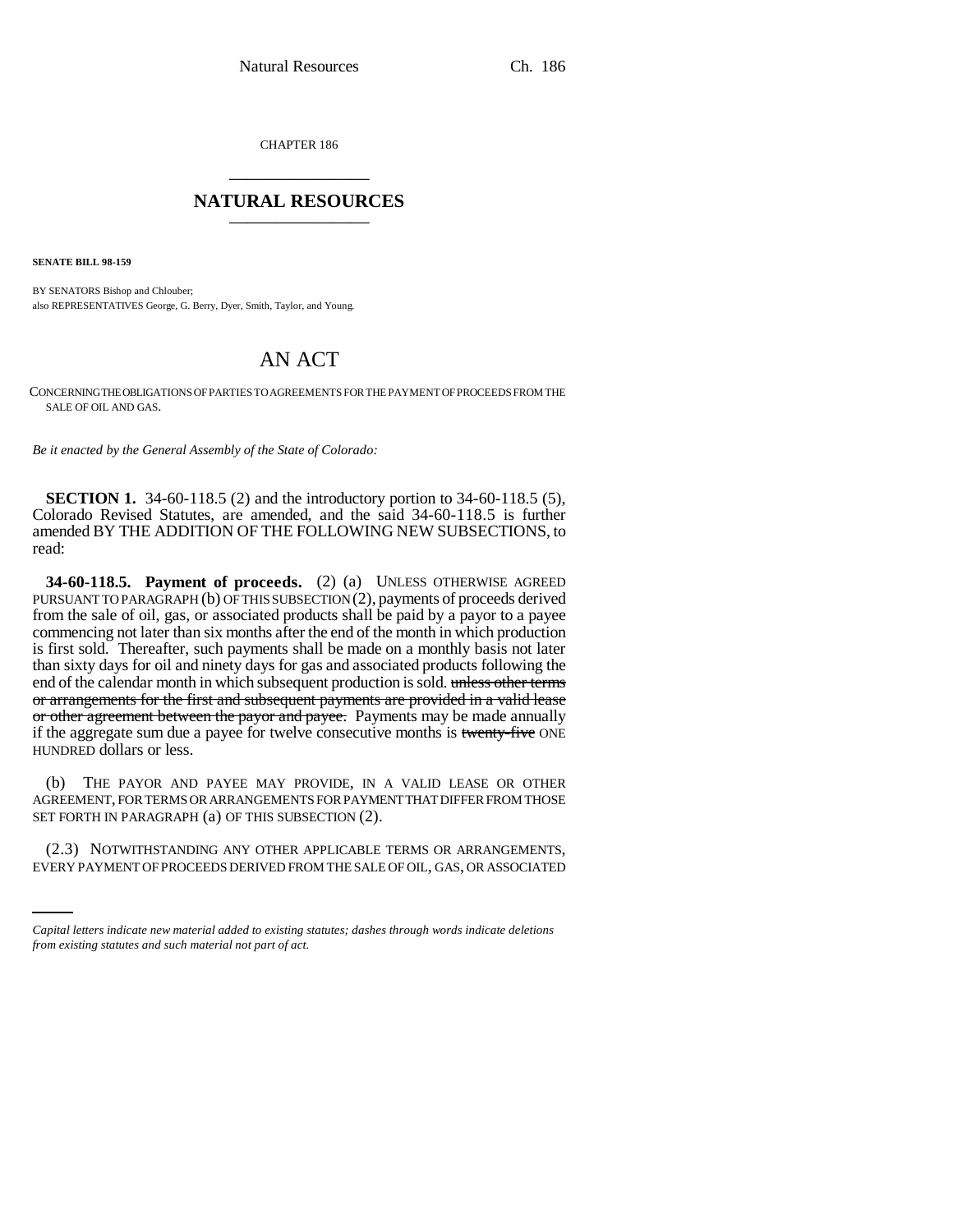PRODUCTS SHALL BE ACCOMPANIED BY INFORMATION THAT INCLUDES, AT A MINIMUM:

(a) A NAME, NUMBER, OR COMBINATION OF NAME AND NUMBER THAT IDENTIFIES THE LEASE, PROPERTY, UNIT, OR WELL OR WELLS FOR WHICH PAYMENT IS BEING MADE;

(b) THE MONTH AND YEAR DURING WHICH THE SALE OCCURRED FOR WHICH PAYMENT IS BEING MADE;

(c) THE TOTAL QUANTITY OF PRODUCT SOLD ATTRIBUTABLE TO SUCH PAYMENT, INCLUDING THE UNITS OF MEASUREMENT FOR THE SALE OF SUCH PRODUCT;

(d) THE PRICE RECEIVED PER UNIT OF MEASUREMENT, WHICH SHALL BE THE PRICE PER BARREL IN THE CASE OF OIL AND THE PRICE PER THOUSAND CUBIC FEET ("MCF") OR PER MILLION BRITISH THERMAL UNITS ("MMBTU") IN THE CASE OF GAS;

(e) THE TOTAL AMOUNT OF SEVERANCE TAXES AND ANY OTHER PRODUCTION TAXES OR LEVIES APPLIED TO THE SALE;

(f) THE PAYEE'S INTEREST IN THE SALE, EXPRESSED AS A DECIMAL AND CALCULATED TO AT LEAST THE SIXTH DECIMAL PLACE;

(g) THE PAYEE'S SHARE OF THE SALE BEFORE ANY DEDUCTIONS OR ADJUSTMENTS MADE BY THE PAYOR OR IDENTIFIED WITH THE PAYMENT;

(h) THE PAYEE'S SHARE OF THE SALE AFTER ANY DEDUCTIONS OR ADJUSTMENTS MADE BY THE PAYOR OR IDENTIFIED WITH THE PAYMENT;

(i) AN ADDRESS AND TELEPHONE NUMBER FROM WHICH ADDITIONAL INFORMATION MAY BE OBTAINED AND QUESTIONS ANSWERED.

(2.5) UPON WRITTEN REQUEST BY THE PAYEE, SUBMITTED TO THE PAYOR BY CERTIFIED MAIL, THE PAYOR SHALL PROVIDE TO THE PAYEE WITHIN SIXTY DAYS A WRITTEN EXPLANATION OF THOSE DEDUCTIONS OR ADJUSTMENTS OVER WHICH THE PAYOR HAS CONTROL AND FOR WHICH THE PAYOR HAS INFORMATION, WHETHER OR NOT IDENTIFIED WITH THE PAYMENT. THIS REQUIREMENT SHALL NOT PRECLUDE THE PAYOR FROM ANSWERING THE INQUIRY BY REFERRING THE PAYEE TO THE ROYALTY CLAUSE OR PAYMENT PROVISION IN A LEASE OR OTHER AGREEMENT.

(2.7) A PAYOR WHO FAILS TO PROVIDE INFORMATION REQUIRED OR REQUESTED IN ACCORDANCE WITH SUBSECTION (2.3) OR (2.5) OF THIS SECTION SHALL BE SUBJECT TO PENALTIES AS PROVIDED IN SECTION 34-60-121.

(5) ABSENT A BONA FIDE DISPUTE OVER THE INTERPRETATION OF A CONTRACT FOR PAYMENT, the oil and gas conservation commission shall have exclusive jurisdiction to determine the following:

(5.5) BEFORE HEARING THE MERITS OF ANY PROCEEDING REGARDING PAYMENT OF PROCEEDS PURSUANT TO THIS SECTION, THE OIL AND GAS CONSERVATION COMMISSION SHALL DETERMINE WHETHER A BONA FIDE DISPUTE EXISTS REGARDING THE INTERPRETATION OF A CONTRACT DEFINING THE RIGHTS AND OBLIGATIONS OF THE